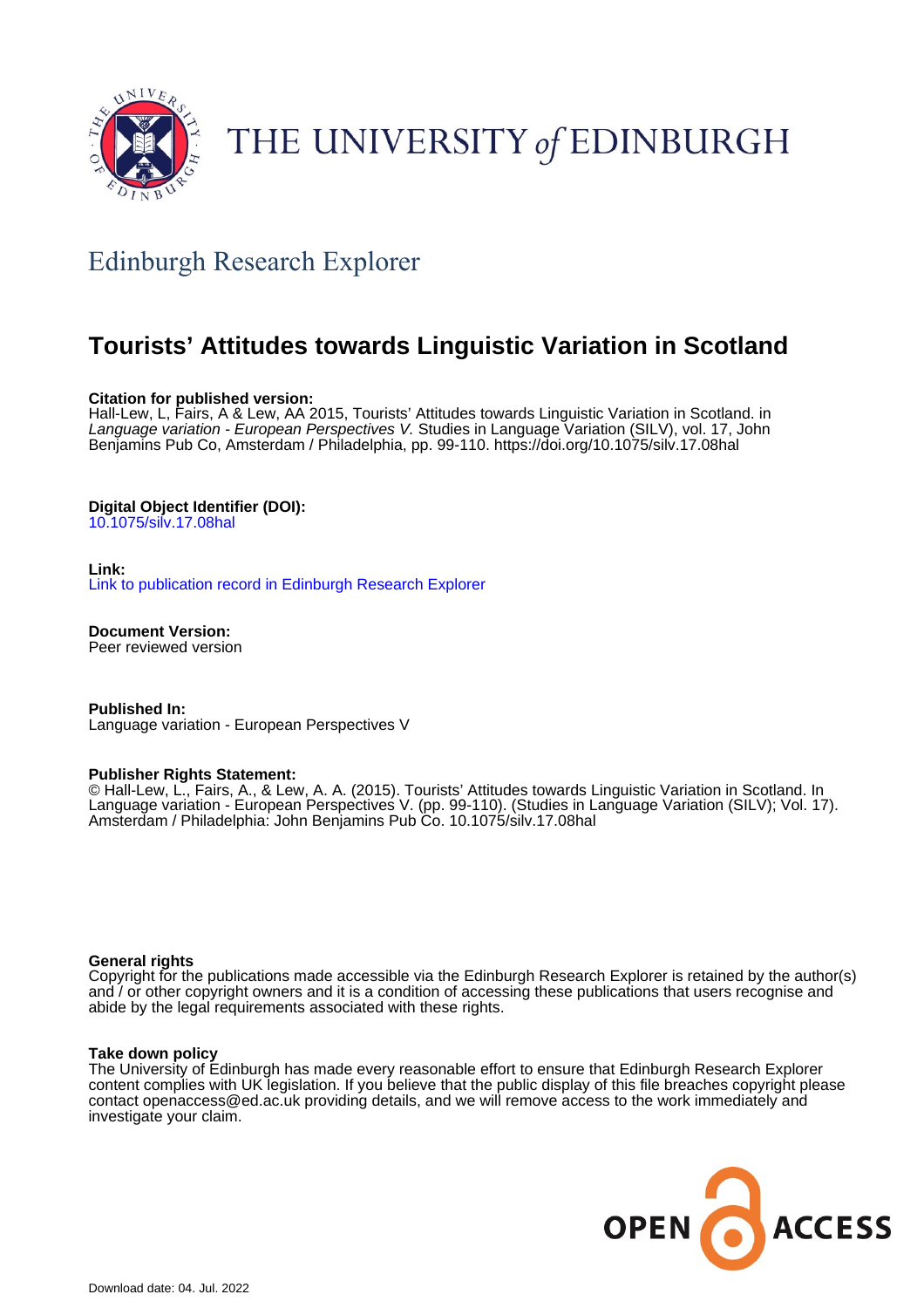Hall-Lew, L., Fairs, A., & Lew, A. A. (2015). Tourists' Attitudes towards Linguistic Variation in Scotland. In Language variation - European Perspectives V. (pp. 99-110). (Studies in Language Variation (SILV); Vol. 17). Amsterdam / Philadelphia: John Benjamins Pub Co. 10.1075/silv.17.08hal**Tourists' Attitudes towards Linguistic Variation in Scotland**

Lauren Hall-Lew<sup>a</sup>, Amie Fairs<sup>a</sup>, and Alan A. Lew<sup>b</sup> University of Edinburgh<sup>a</sup> and Northern Arizona University<sup>b</sup>

# **Abstract**

This paper joins studies of linguistic variation (e.g., Labov 1972; Dubois & Horvath 2000) and discourse (e.g., Jaworski & Lawson 2005; Jaworski & Pritchard 2005; Thurlow & Jaworski 2010) that consider the intersection between language and tourism. By examining the language attitudes that tourists hold toward linguistic variability in their host community, we find that attitudes differ by context and with respect to tourists' travel motivations. We suggest that these results are particularly likely in a context like Edinburgh, Scotland, where linguistic variation has an iconic link to place authenticity. We propose that the joint commodification of 'intelligibility' and 'authenticity' explains this variability. The results raise questions about how the commodity value of travel motivation and the associated context of language use influence language attitudes.

# **Sociolinguistics and tourism**

The economic pressures of tourism have been apparent in patterns of sociolinguistic variation since Labov's (1972[1963]) study of Martha's Vineyard. One of Labov's insights was that tourism, and islanders' attitudes towards tourism, was related to islanders' level of participation in local sound changes. More recently, sociolinguistic analyses conducted in other communities reliant on tourism economies have shown how tourism motivates high performances of local non-standard dialects (Schilling-Estes 1998; Dubois & Horvath 2000; Dubois & Melançon 2007). Heller (2003, *et seq*) has taken a direct look at the commodification of language in tourism, detailing how the globalised economy reshapes minority linguistic identities. The heart of the issue is the commodification of 'authentic' cultural and linguistic products and the inherent undermining and standardisation of 'authenticity' that results from that process. The insight from this work is that the pressures from globalised tourism economies can shift the semiotic value of linguistic varieties and variables, introducing new, commercialised meanings of (in)authenticity that emerge in interactions with visitors rather than among local community members (see also Hall-Lew and Lew 2014). The present study explores the extent to which linguistic variability is available for commodification in Edinburgh's tourism industry, which varieties correspond to which values, and how these correspondences vary according to tourist type and interactional context.

# **Language attitudes and tourism in Edinburgh, Scotland**

Tourism is the largest employment sector in Edinburgh, accounting for 12% of the workforce. In 2011, tourists from the United Kingdom comprised 63% of Edinburgh's annual visitors, with 44% coming from England, and 17% from other areas of Scotland. The remaining 37% of tourists were from outside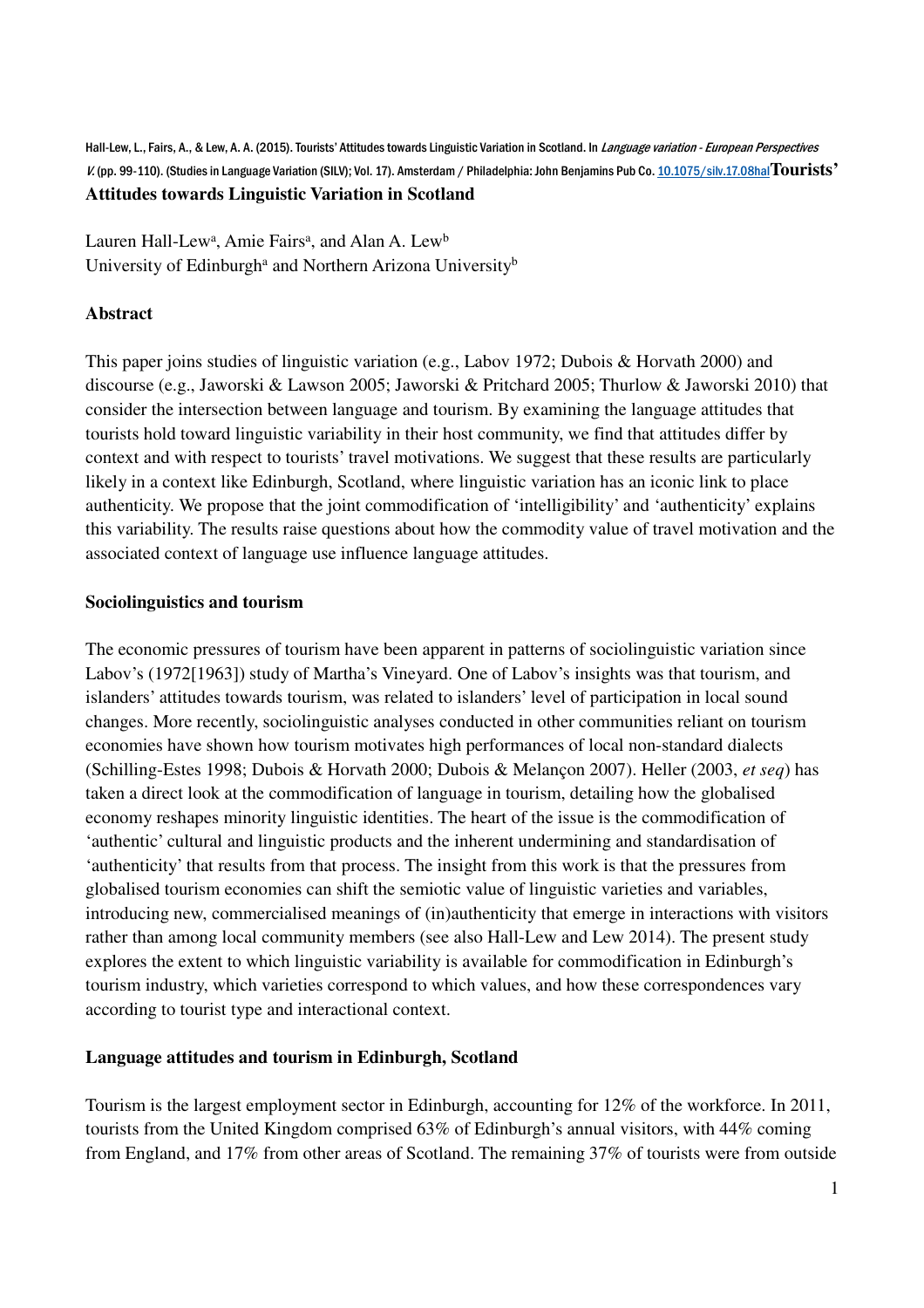of the UK, led by the United States  $(7.1\%)$ , Germany,  $(5.8\%)$  and Ireland  $(4.1\%)$ .<sup>1</sup>

Accent variation is a part of Scotland's promotional literature, but only to a limited extent. VisitScotland frames Scotland's great linguistic diversity as a positive aspect of the tourism experience: "Often characterised as rough and impenetrable, the truth of the matter is that it varies so much around the country that there's not really such a thing as a standard 'Scottish accent'… In fact, it's only when you visit you realise the rich distinctions in different regional dialects (and the fun you can have trying to copy them!)."<sup>2</sup> The fact of dialect variability is highlighted and framed according to contrasting language attitudes: 'rough' and 'impenetrable' versus 'rich' and 'fun'. The parenthetical invites tourists to engage in a 'trying on' of accents, or participation in what MacCannell (1976) described as a type of *staged authenticity*, which Cohen (1979) described as *experimental tourism* and a temporary switching of worlds (cf. Shaw & Williams 2002).

Edinburgh English has been studied in several language attitudes studies (Bishop et al. 2005; Clark and Schleef 2010; Coupland & Bishop 2007; Romaine 1980). The general finding is that it typically scores high on prestige and solidarity dimensions, among both locals and non-locals. Based on the fact that most tourists to Edinburgh are visiting from UK locations, we predict that tourists to Edinburgh will generally hold positive attitudes towards local accent variation.

Like much of Scotland outside of the significantly Gaelic-speaking areas, linguistic variation among native residents of Edinburgh can be described as falling along a cline between Scottish Standard English and broad Scots (Romaine 1980; Stuart-Smith 2004). For the purposes of understanding the tourist experience, this continuum also maps onto a cline of intelligibility, with Scottish Standard English being more intelligible to (non-Scottish) visitors than broad Scots. We suggest that this continuum also maps onto a cline of authenticity, with more English-like varieties (here, 'a light Scottish accent') being heard as less authentic than more Scots-like varieties (here, 'a heavy Scottish accent'; note that the imagining of Edinburgh's linguistic authenticity differs from the fact that accents such as near-RP are spoken by native Edinburghers; e.g., Romaine 1980). Consequently, we predict that the linguistic economy of tourism in Edinburgh is defined by the balance between *intelligibility value* and *authenticity value* (see Heller 2010, 357), which also interact. In addition, we treat this contrast as orthogonal to the well-known attitudinal contrasts of *prestige* and *solidarity*, both of which may increase with increases in intelligibility (cf. Table 1).

We operationalise the contrast between 'intelligibility value' and 'authenticity value' by presenting participants with imagined social encounters typical to tourism, but which we predict will differ with respect to the type of commodity value they prespresent: a historical tour (authenticity value) and a routine service encounter (intelligibility value). From a commodity perspective, we predict that more English-like accents will be preferred for service encounters and more Scots-like accents preferred on a tour. Of course, intelligibility is a valued quality of a tour guide as well; one question is if place authenticity is a valued quality in a service encounter. In Scotland, unintelligibility may itself index authenticity, and we return to this point in the discussion.

Tourists visit Edinburgh for different reasons, many of them connected to Scottish culture and the city's rich built heritage landscape. However, hundreds of thousands of tourists visit each summer to participate in one of the city's many summer festivals, particularly the Fringe festival, which alone

 $\frac{1}{1}$ 

http://www.visitscotland.org/pdf/Edinburgh%20Facts%20&%20Insights%202011.pdf

 $\overline{2}$ http://www.visitscotland.com/blog/culture/scottish-accents/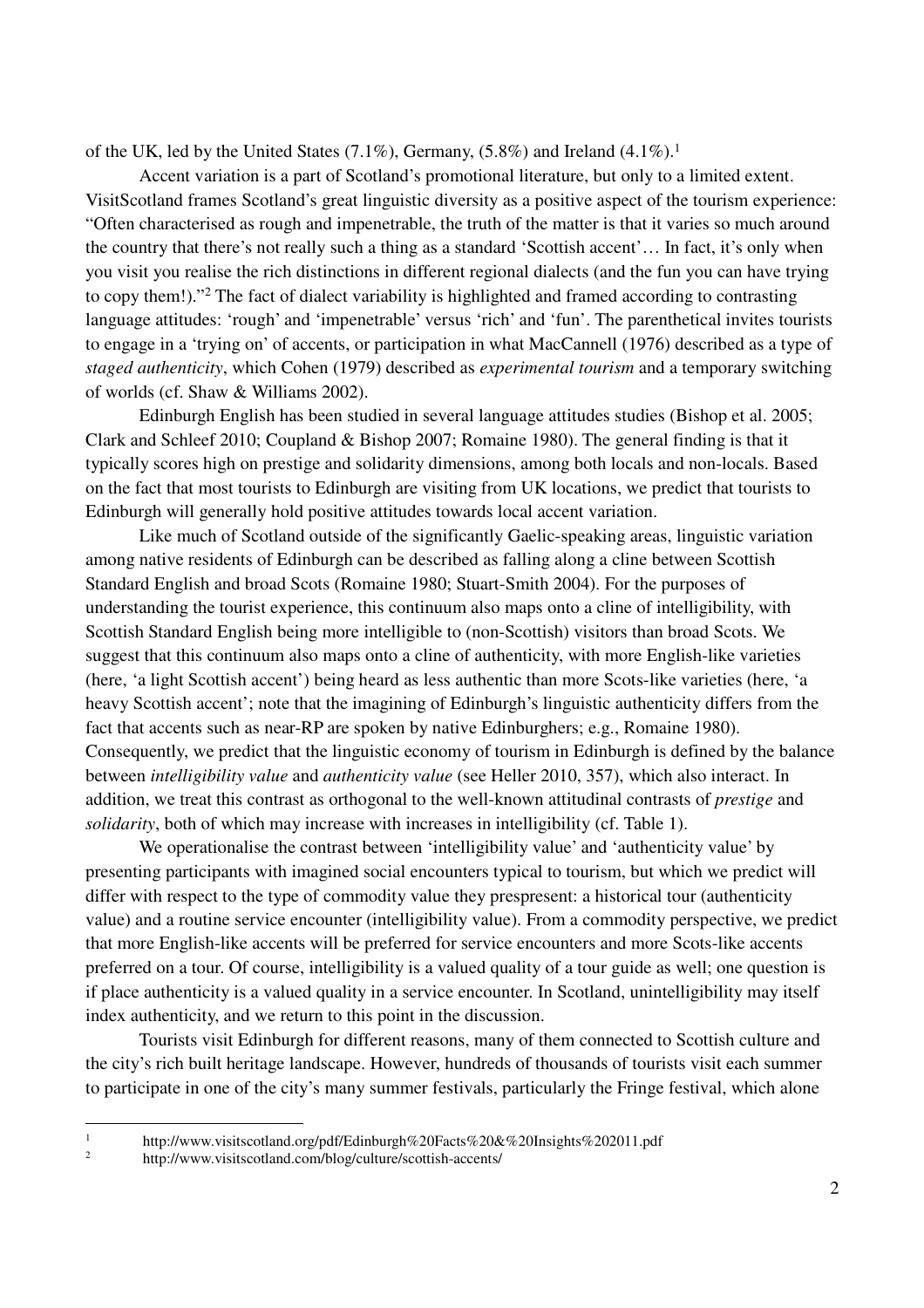was estimated at 2,870,724 attendees in 2010 (Liu and Lin 2011). We predict that visitors motivated by an interest in Scottish culture will be more invested in authenticity value than visitors who are focused only on attending festivals.

# **Methodology**

Analysis is based on surveys completed by tourists in Edinburgh in 2012 and 2013. The survey was divided into three parts, presented sequentially. Part one (1) of the survey collected socio-demographic information about each tourist (e.g., age, nationality, reasons for visiting). Part two (2) asked participants about their tourism motivations and experiences, such as 'is experiencing Scottish culture important to you while you are on this trip?' Part three (3) collected quantitative and qualitative data on language attitudes, and was divided into three subparts. The first subpart (3a) elicited attitudes towards Scottish accents, the second (3b) framed accents specifically as commodities and elicited accent preferences, and a single final question (3c) directly asked participants to choose between authenticity and intelligibility.

 Instead of the typical semantic differential scale (Osgood et al. 1957), language attitudes were collected by asking participants to circle items from a word cloud. Word clouds, which have been successfully used in previous attitudinal surveys (see Campbell-Kibler 2007), were used to avoid participant fatigue and to allow participants to only select those adjectives that appealed to them for a given question. Each cloud contained 22 adjectives and there were four possible cloud types. Each cloud represented half of a total set of 44 adjectives, 22 'positive' (e.g., *pleasant*) and 22 'negative' (e.g., *unpleasant*), duplicated with the adjectives rearranged to counterbalance any accidental effects of visual saliency. Each participant saw only one of the four cloud versions, but saw that same cloud twice on the page: once when asked to circle as many adjectives as they liked to evaluate 'light' Scottish accents, and separately for 'heavy' Scottish accents. The terms 'light' and 'heavy' were chosen to avoid the complex terms such as 'English' and 'Scots' because pilot participants responded most comfortably to these options.

To assess the commodity value of Scottish accents, participants were asked to evaluate accents in two or three imagined tourism and travel contexts. The first question represents the auditory consumption of a linguistic product in a cultural tourism context: "Imagine you are taking a group tour of the Royal Mile. The tour costs £10. What accent would you most like your tour guide to have?" This context is taken to represent commodity value as related to authenticity. The second question evokes a travel industry context, where the product being purchased is not the speech itself: "Imagine you are booking a train ticket at Waverley Station. What accent would you most like your tour guide to have?" This context is taken to represent commodity value as related to intelligibility. Festival tourists saw an additional context, meant to represent the auditory consumption of speech in the context of festival tourism: "What is/are the best accents for a stand-up comedian at the Fringe to have?" This context is expected to be neutral to both authenticity and intelligibility, although of course both are arguably at play to some extent. For each question, participants were asked to choose as many accents as they liked from a word cloud of 11 accents. Accents consisted of *a heavy Scottish accent, a light Scottish accent,* and *Standard English*, plus other accents that might plausibly be heard around Edinburgh (*American-, Chinese-*, *Indian-*, *Irish-*, and *Polish-accented English*) and *Your own language*, *Your own accent*, and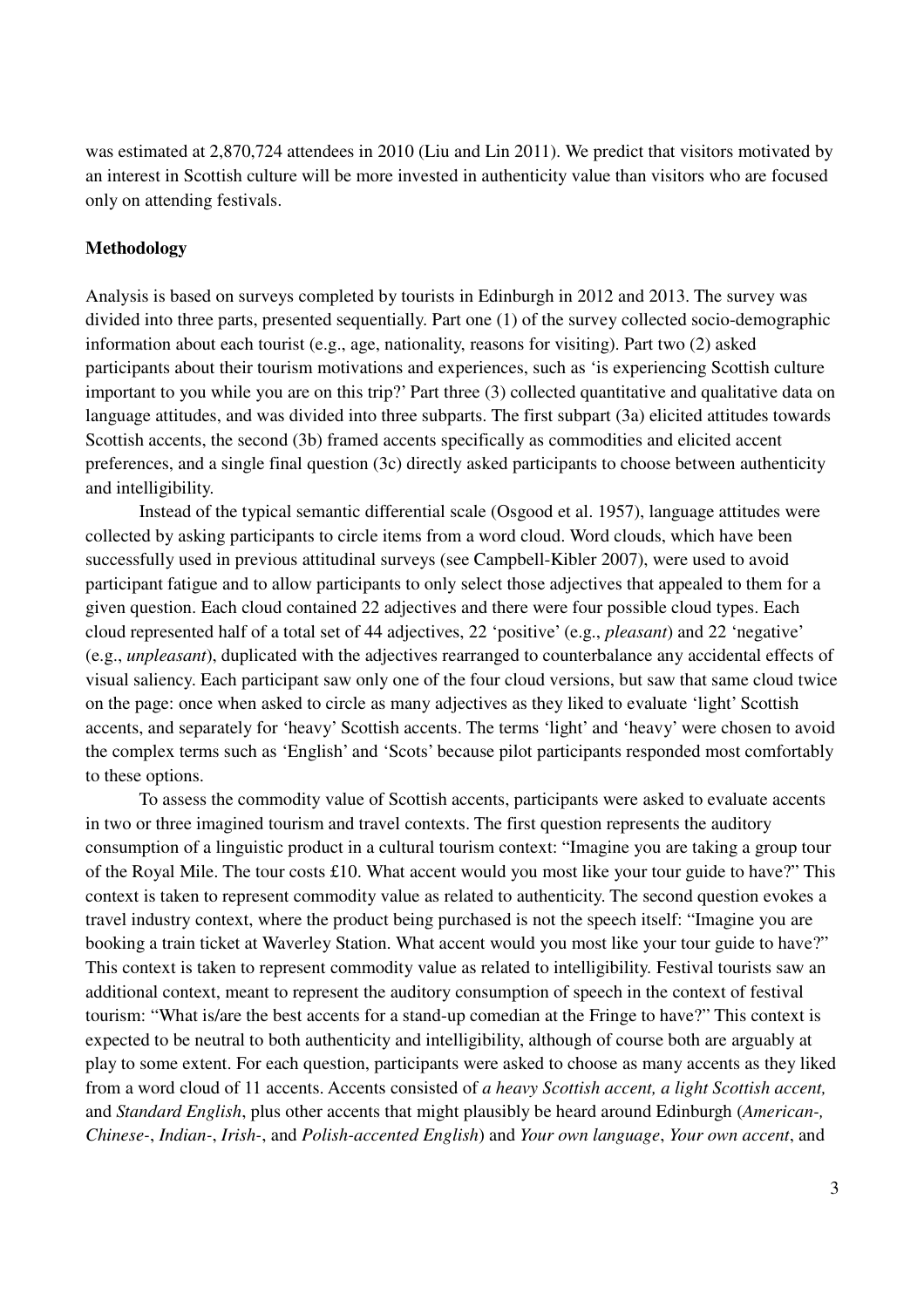*No Preference.* These word clouds were pseudo-randomised into four different orders, and each participant saw only one of the four orders (analogously to the language attitudes word clouds).

# **Fieldwork**

Participants consisted only of visitors to Edinburgh who were targeted during different times of year based on the annual fluctuations that occur in Edinburgh. Data collection in August 2012 resulted in 32 surveys from Fringe festival visitors. Data collection in September 2012 and June 2013 resulted in 17 surveys from non-festival visitors. Fringe surveys were administered in a central location of the festival and surveys during other times were administered in a central location of the Edinburgh tourism industry, Princes Street Gardens. The questionnaire was administered by a speaker of Standard Southern British English (SSBE). We hoped that tourists might be less guarded expressing their attitudes towards Scottish varieties if the fieldworker was not Scottish. Participants were approached and asked if they would like to take part in a questionnaire about their experience as a tourist in Edinburgh. Answers to parts 1 and 2 were elicited verbally and answers to part 3 were filled in by participants themselves, with the intention of allowing participants to feel relatively less self-conscious about circling negative adjectives than they might in a face-to-face conversation. We acknowledge that all the responses were subject to conscious consideration and obtained in a context of certain social pressure (as one reviewer put it, pressure to accommodate to the assumed attitudes of the researchers).

Of the 49 participants, 42 were native English speakers. The sample reflects the known dominance of UK visitors to Edinburgh (N=31), most from England (N=27). Age and gender have been found to correlate with language attitudes (e.g., Coupland & Bishop 2007) as well as tourism behaviour (e.g., Shaw & Williams 2002), and our participants represent a relatively balanced gender sample (23 F, 26 M) and a wide range of ages (19-74). Participants were also split according to their answer to one of the survey questions: "Is experiencing Scottish culture important to you while you are on this trip?" which sought to assess the relationship between tourist's conscious intentionality about cultural consumption and language attitudes. 18 of the 49 stated that they had no particular interest in Scottish culture while on their trip.

## **Results**

Our results supported the previous literature in that tourists' overt attitudes about linguistic variation in Edinburgh are largely positive. We also find that attitudes towards 'light' accents are significantly more positive than towards 'heavy' accents. However, as expected, the 'heavy' accents are slightly more likely to be rated as *authentic*. Most of the social differences between participants (age; gender; native v. non-native; festival v. non-festival; culture interest v. none) showed no correlations with attitudes, perhaps in part to imbalanced representations of subgroups in the dataset. In a mixed effect model with participant as a random effect, the only factor to significantly predict the likelihood of 'authentic' being a chosen adjective was the age of the tourist ( $F=4.77$ ,  $p < 0.05$ ). Interestingly, older tourists (median age 50) were more likely to choose 'authentic' than younger tourists (median age 31).

Our strongest result is that that the imagined context of the linguistic encounter appears to influence the types of accents tourists prefer to hear, pointing to the trade-off between intelligibility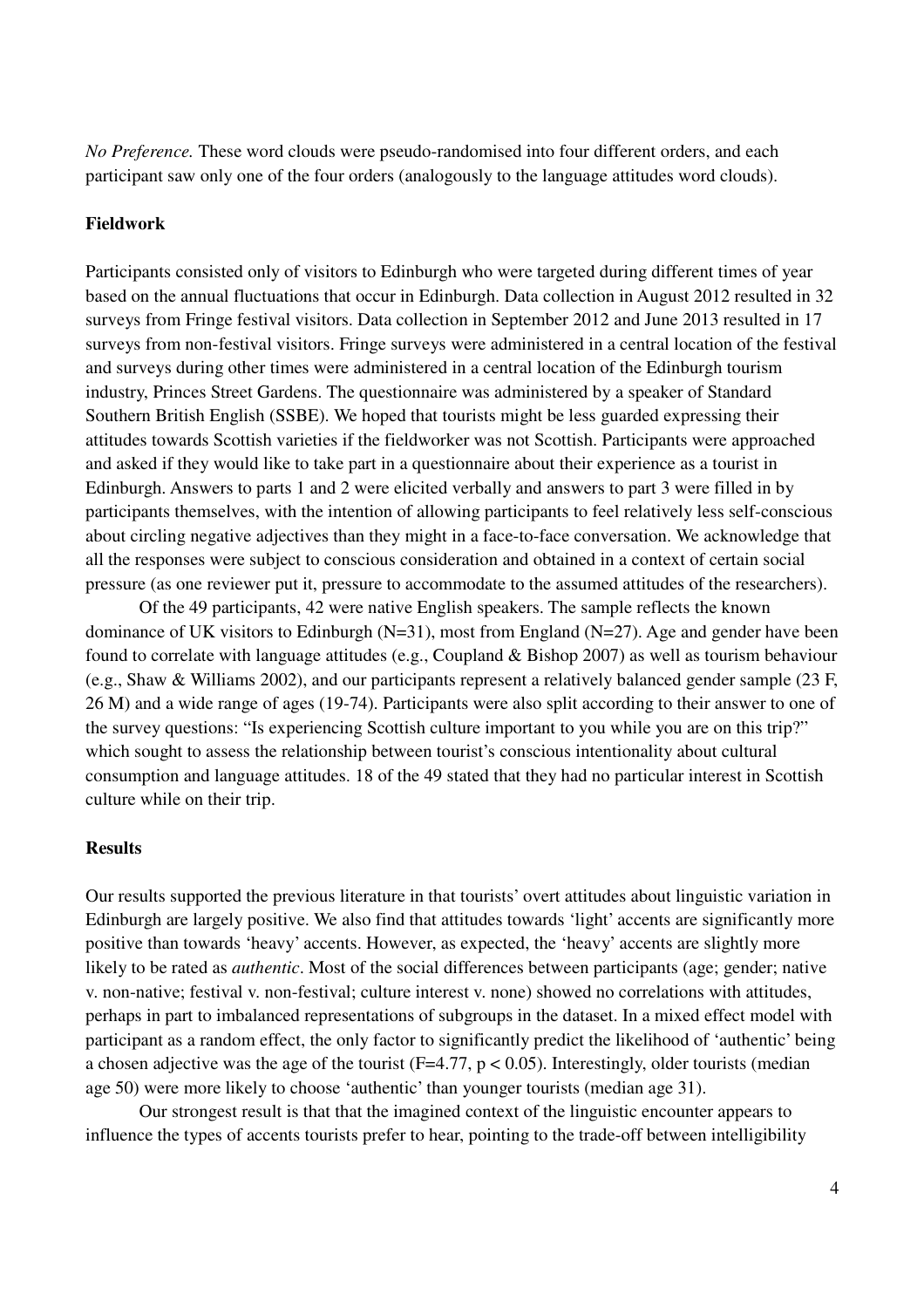value and authenticity value. Table 1 shows the results from part (3a) of the survey: the 331 adjectives that 49 tourists circled in response to two separate prompts pertaining to 'heavy' and 'light' Scottish accents, ranked by how often they were chosen for each accent.<sup>3</sup> Overall, terms are mostly positive (88%), supporting previous evidence that Scottish English is generally rated highly on both social attractiveness and prestige. On the other hand, this result might be an artefact of the methodology, which easily allows participants to avoid circling negative adjectives. In future, the best way to corroborate these results may be to employ the standard methodology of semantic differential scales.

Table 1: Ranking of adjectives according to how frequently they were chosen for 'Heavy Scottish' versus 'Light Scottish' accents.

| 'Heavy' (rank) | N              | 'Light' (rank) | N                       |
|----------------|----------------|----------------|-------------------------|
| unclear        | 13             | pleasant       | 20                      |
| authentic      | 12             | warm           | 17                      |
| pleasant       | 11             | likeable       | 16                      |
| warm           | 10             | melodic        | 15                      |
| interesting    | 10             | helpful        | 13                      |
| honest         | 8              | polite         | 12                      |
| unintelligible | 8              | authentic      | 11                      |
| likeable       | $\overline{7}$ | interesting    | 11                      |
| helpful        | $\overline{7}$ | clear          | 9                       |
| melodic        | 5              | jovial         | 8                       |
| jovial         | 5              | honest         | $\overline{7}$          |
| confident      | 5              | trustworthy    | $\overline{7}$          |
| clear          | $\overline{4}$ | intelligible   | 6                       |
| trustworthy    | 4              | witty          | 6                       |
| polite         | 3              | confident      | 5                       |
| intelligible   | 3              | knowledgeable  | 5                       |
| intelligent    | 3              | educated       | $\overline{4}$          |
| uneducated     | 3              | prestigious    | $\overline{4}$          |
| competent      | 3              | unclear        | $\overline{c}$          |
| impolite       | 3              | intelligent    | $\overline{2}$          |
| witty          | $\overline{c}$ | uninformed     | $\overline{\mathbf{c}}$ |
| knowledgeable  | $\overline{c}$ | wealthy        | $\overline{c}$          |
| educated       | $\overline{2}$ | clever         | $\overline{c}$          |
| unintelligent  | $\overline{2}$ | unintelligible | 0                       |
| unlikeable     | $\overline{2}$ | uneducated     | 0                       |
| uninformed     | $\overline{1}$ | competent      | 0                       |
| untrustworthy  | 1              | impolite       | 0                       |
| monotone       | 1              | unintelligent  | 0                       |
| poor           | 1              | unlikeable     | 0                       |
| stigmatised    | 1              | untrustworthy  | 0                       |
| stupid         | 1              | monotone       | 0                       |
| unhelpful      | 1              | poor           | 0                       |
| dishonest      | 1              | stigmatised    | 0                       |
| prestigious    | 0              | stupid         | 0                       |
| wealthy        | 0              | unhelpful      | 0                       |

Four participants chose only one adjective per accent; all other participants chose multiple adjectives.

 $\frac{1}{3}$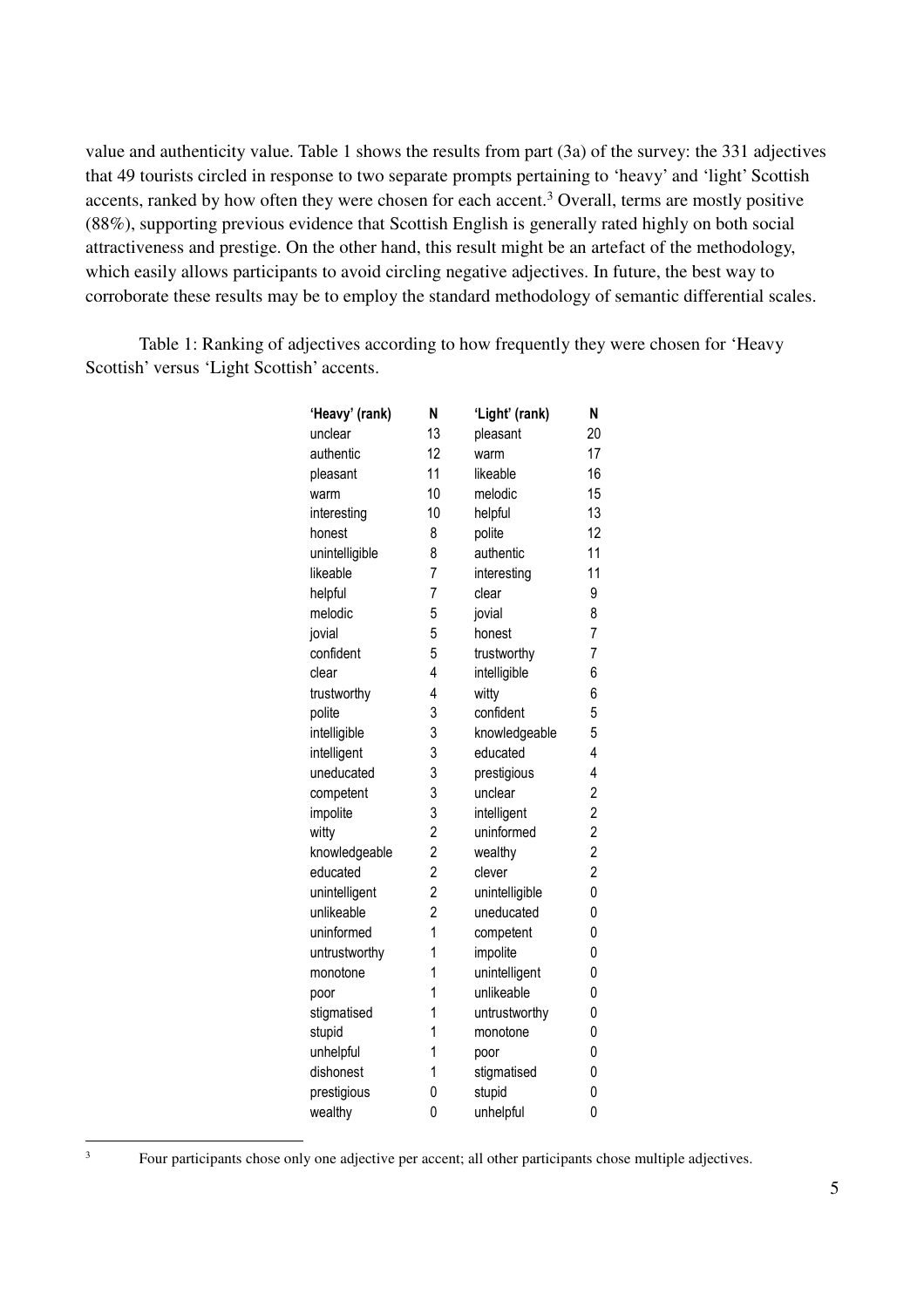| clever | dishonest |  |
|--------|-----------|--|
|--------|-----------|--|

In a mixed effect model with participant as a random effect, the only factor to significantly predict the likelihood of a negative adjective being chosen is whether the question referred to the 'heavy' or 'light' accent (F=56.55, *p* < 0.0001), with 'heavy' accents predicting the choice of negative attitudes. More positive terms  $(N=288)$  were chosen than negative terms  $(N=43)$ , and more terms were chosen for the 'light' accent  $(N=186)$  than the 'heavy' one  $(N=145)$ . Because of this imbalance, we compare the rank ordering of adjectives rather than their raw numbers.

The top two adjectives chosen for 'heavy' accents are *unclear* and *authentic*, while the top two for 'light' accents are *pleasant* and *warm*. The 'heavy' accents are also often rated as *pleasant* and *warm*, but 'light' accents are rated as *authentic* relatively less often, according to the rank order, and only twice was a 'light' accent described as *unclear*. The other adjectives that appear to distinguish the two imagined varieties are *polite* (attributed to the 'light' accent more often) and *interesting* and *honest*  (ranked relatively higher for the 'heavy' accent).

Table 2: Ranking of accents according to how frequently they were chosen for each context

| <b>Tour Guide</b>       | N  | <b>Train Station</b>  | N  | Comedian              | N  |
|-------------------------|----|-----------------------|----|-----------------------|----|
| Light Scottish          | 73 | Light Scottish        | 28 | No Preference         | 23 |
| <b>Standard English</b> | 22 | Standard English      | 26 | Light Scottish        | 7  |
| Heavy Scottish          | 18 | No Preference         | 17 | Irish                 | 6  |
| Own Language            | 14 | Own Language          | 12 | Standard English      | 4  |
| Irish                   | 10 | Irish                 | 9  | <b>Heavy Scottish</b> | 4  |
| Own Accent              | 6  | <b>Heavy Scottish</b> | 8  | American              | 3  |
| No Preference           | 5  | Own Accent            |    | Own Language          | 3  |
| American                | 3  | American              | 5  | Own Accent            | 2  |
| Scottish                | 2  | Polish                | 2  | Indian                | 1  |
| Edinburgh (Write-in)    | 1  | Chinese               |    | Polish                |    |
| Polish                  |    | Indian                |    |                       |    |

Table 2 shows the results from part (3b) of the survey: the 325 accents that 49 tourists circled in response to questions about accent preferences in a different imagined social contexts.<sup>4</sup> The results suggest that accent preference reflects differ with respect to which tourism commodity is being consumed through the social interaction. The most frequently chosen accent was 'Light Scottish Accent' (N=128), followed by 'Standard English' (N=52), 'No Preference' (N=45), and finally 'Heavy Scottish Accent' (N=30). This pattern is mostly driven by the question about the hypothetical Royal Mile tour guide, which generated more responses  $(N=155)$  than the question about the Waverley train station attendant (N=116); responses to the Fringe festival comedian were much lower (N=54) in large part because only Fringe attendees answered that question.

While the tourists we surveyed have a clear preference for a 'Light Scottish Accent' (47%) when taking a Royal Mile tour, interestingly, this preference even holds in the Waverley train station scenario, where 'Light' Scottish accents (24%) are slightly preferred over 'Standard English' (22%).

 $\frac{1}{4}$  One participant chose only one accent per content ('No Preference' in each case); all other participants chose multiple accents.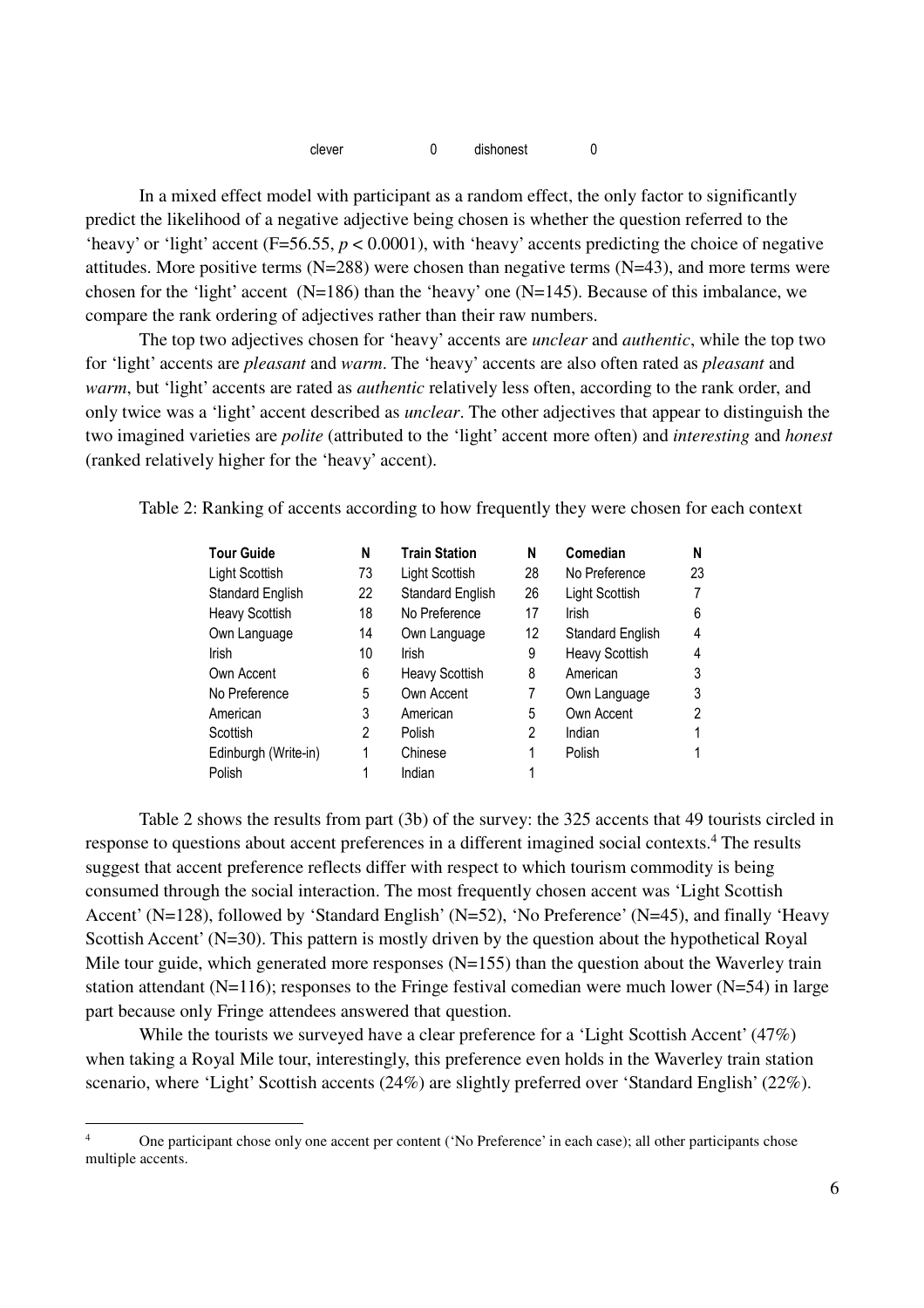The fact that tourists have any accent preference at all in the context of a routine service encounter rather than a culturally loaded tourism context is noteworthy, but even more so that the preferred accent is still one tied to place authenticity, even in a context where intelligibility ought to have functional primacy. That said, proportionally more respondents did choose 'No Preference' (15%) more often for the train station scenario than the tour guide scenario (3%), as expected. Lastly, it is not the case that all tourists only want to hear place-authentic accents from all speakers in all contexts; when Fringe festival attendees were asked what accent they preferred for a festival comedian, the overwhelming majority of answers were 'No Preference' (42%; the next highest, 'Light Scottish', was chosen 13% of the time). In all cases, these various choices were always chosen more often than the option of 'Own Accent' or 'Own Language' (although further work on a higher number of non-native English speakers will take a closer look at this particular ranking). Of final note is the one write-in answer of 'Edinburgh English' as the preferred tour guide accent – a direct nod to the value of local authenticity.

The final result from part (3c) of our survey creates an explicit (and misleading) contrast between intelligibility value and authenticity value, asking only one question: "Would you rather hear an accent which is authentic to Edinburgh, even if you cannot understand it?" Only two participants did not give a straight 'yes' or 'no' answer, saying, for example, "[It] depends. On the street it's nice to hear but not if [I'm] desperate for directions" (the other participant said something similar). Of the remaining 47, a majority (26) said they would prefer to hear an accent that is authentic to Edinburgh, even if they cannot understand it.

# **Discussion and Conclusion**

This paper draws on work in Scotland in sociolinguistics (e.g., Abrams & Hogg 1987; Clark & Schleef 2010; Lawson 2014; Stuart-Smith et al. 2007) and tourism (e.g., Bhandari 2012; Bregoli 2013; Bregoli & Del Chiappa 2011; Frew & Hay 2011; Rice 2010), and compliments analyses of metadiscourses around language use in tourism (e.g., Jaworski & Lawson 2005), by looking into the language ideologies of tourists rather than tourism operators. Our results show that tourists experience Scottish accents as *pleasant*, *warm*, and *authentic*. A 'light' Scottish accent is also conceived of as *likeable, helpful, melodic*, and *polite*, while a 'heavy' Scottish accent is considered *interesting* and *honest*, but also potentially *unclear* and *unintelligible*. While we have called these latter two 'negative' attitudes, the terms 'positive' and 'negative' accurately reference one half of an adjective pair, rather than necessarily representing an attitudinal quality. For example, 'melodic' or 'interesting' may be euphemisms for more hostile language attitudes.<sup>5</sup> It is not necessarily the case that tourists view unintelligibility as a negative experience; indeed, the finding that a majority of respondents prefer hearing an 'authentic Edinburgh accent', even if they 'cannot understand it', speaks to a possible positive affect, with unintelligibility correlating with deeper authenticity.<sup>6</sup> Overall, we predict that these results reflect the methodology (the elicitation of overt attitudes), and future work will employ different methodology to investigate more covert attitudes.

Understanding tourists' language attitudes is essential to analyses of tourism and mobility influences on patterns of local linguistic production (Labov 1972[1963]; Schilling-Estes 1998; Dubois

 $\frac{1}{5}$ Thanks to a reviewer for raising this point.

<sup>6</sup> Thanks to Marie Maegaard for initially raising this point.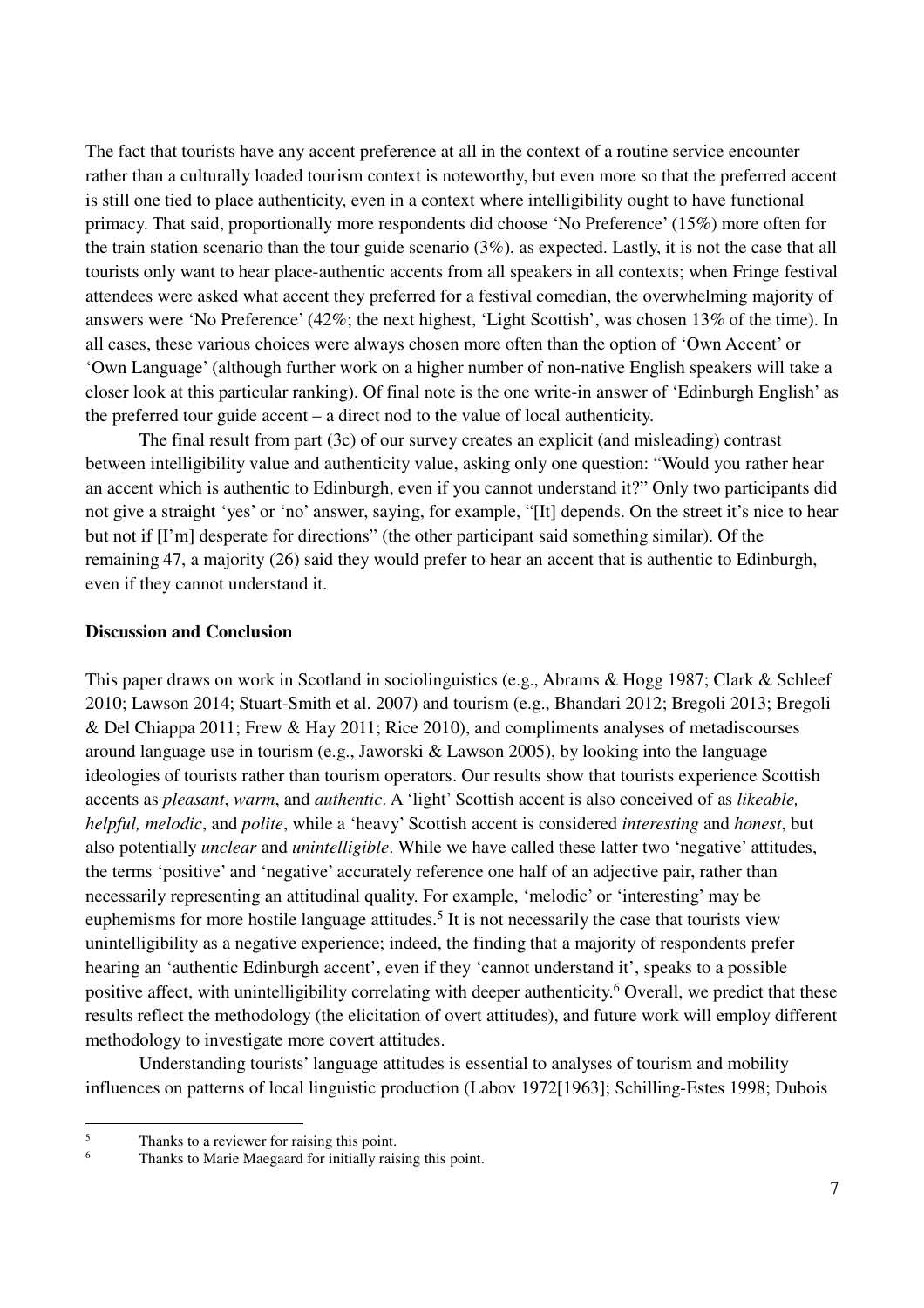& Melançon 1997; Dubois & Horvath 2000) and tourism discourse more generally (Coupland et al. 2005; Jaworski & Pritchard 2005; Strand 2012; Thurlow & Jaworski 2010). In a context like Edinburgh, where linguistic variation strongly indexes place authenticity, we find that there are differences in the commodity value of accents, depending on type of language work. In a tour guide, tourists vastly prefer to hear a 'Light Scottish' accent, which probably symbolises both authenticity and accessibility. This finding holds, to a lesser degree, for a station attendant, suggesting that even in less culturally loaded contexts tourists still prefer accents indexing place authenticity. In these common tourism encounters, the 'Light Scottish' accent holds a greater cultural capital value than other variants. While the 'Heavy Scottish' accent still holds comparative value, its secondary status may, in the long term, confirm the globalising influence of tourism in museumising local varieties (Hall-Lew and Lew 2014). As with other intangible culture artefacts (e.g., visual and performing arts), tourism commodification has a dual role in contributing to conservation and altering the form of the artefact itself (Shaw & Williams 2002). This situation speaks directly to "where to draw the line between the authentic experience and user-friendliness" (Heller 2003, 490), where one side of the line commodifies, and thus shifts, the value of authenticity, while the other responds to mass tourism industry needs by rewarding intelligibility. In contrast to these issues, Fringe tourists have few preferences for the accent of a comedian, providing the clearest evidence that travel motivation and language attitude are linked. The results point to many avenues for further research on how different travel motivations and different contexts of language work influence the commodity value of spoken linguistic forms.

# **References**

- Abrams, Dominic and Michael A. Hogg. 1987. "Language Attitudes, Frames of Reference, and Social Identity: A Scottish Dimension." *Journal of Language and Social Psychology* 6: 201-213.
- Bhandari, Kalyan. 2012. The role of tourism in the expression of nationalism in Scotland. PhD thesis, University of Glasgow.
- Bishop, Hywel, Nikolas Coupland, and Peter Garrett. 2005. "Conceptual accent evaluation: Thirty years of accent prejudice in the UK." *Acta Linguistica Hafniensia: International Journal of Linguistics* 37 (1): 131-154.
- Bregoli, Ilenia. 2013. "Effects of DMO's coordination on destination brand identity: a mixed method study on Edinburgh." *Journal of Travel Research* 52 (2): 212-224.
- Bregoli, Ilenia and Del Chiappa, Giacomo. 2011. Destination governance and internal branding as antecedents of destination brand development: an exploratory study on Edinburgh. *Advances in Hospitality and Tourism Marketing and Management Conference*, June 19-24, 2011, Istanbul (Turkey).
- Campbell-Kibler, Kathryn. 2007. "Accent, ING and the Social Logic of Listener Perceptions*.*" *American Speech.* 82 (1): 32–64.
- Clark, Lynn and Erik Schleef. 2010. "The acquisition of sociolinguistic evaluations among Polish-born adolescents learning English: evidence from perception." *Language Awareness* 19 (4): 299-322.
- Cohen, Erik. 1979. "A Phenomenology of Tourist Experiences." *Sociology* 13: 179-201. Coupland, Nikolas, Peter Garrett and Hywel Bishop. 2005. "Wales Underground: Discursive Frames
	- and Authenticities in Welsh Mining Heritage Tourism Events." In *Discourse, Communication and*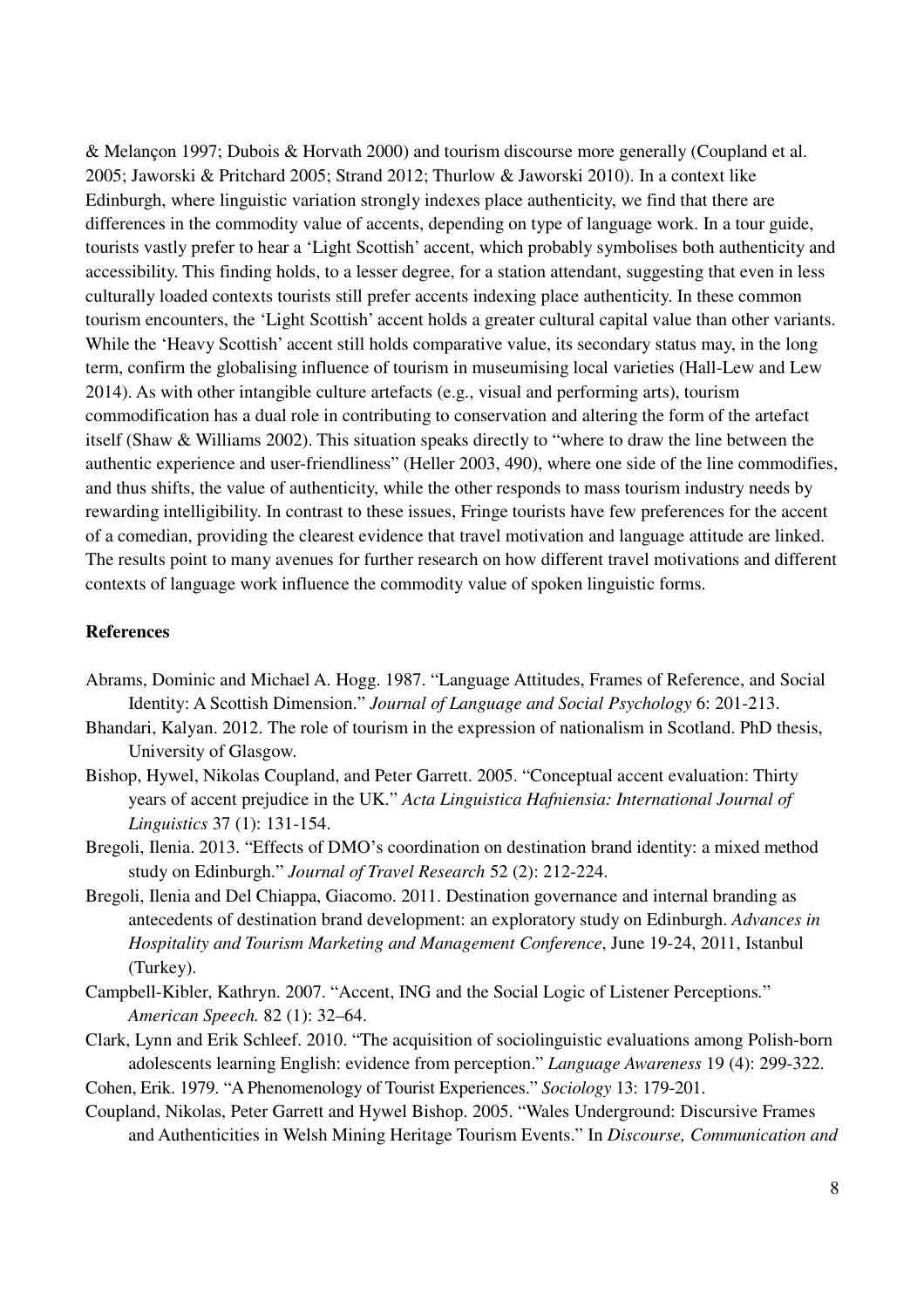*Tourism*, ed. by Adam Jaworski and Annette Pritchard, 199-222. Clevedon: Channel View Publications.

- Coupland, Nikolas and Hywel Bishop. 2007. "Ideologised values for British accents." *Journal of Sociolinguistics* 11 (1): 74-95.
- Dubois, Sylvie and Megan Melançon. 1997. "Cajun is deal Long live Cajun: Shifting from a linguistic to a cultural community." *Journal of Sociolinguistics* 1 (1): 63-93.
- Dubois, Sylvie and Barbara Horvath. 2000. "When the music changes, you change too: Gender and language change in Cajun English." *Language Variation and Change*, 11(3): 287–313.
- Frew, Andrew and Hay, Brian. 2011. "The development, rationale, organisation and future management of public sector tourism in Scotland." *Fraser of Allander Economic Commentary*, 34 (3): 6376.
- Hall-Lew, Lauren and Alan A. Lew. 2014. "Speaking Heritage: Language, Identity and Tourism." In *The Wiley-Blackwell Companion to Tourism*, ed. by Alan A. Lew, C. Michael Hall and Allan M. Williams, 336-348. Oxford: Blackwell.
- Heller, Monica. 2003. Globalisation, the new economy and the commodification of language and identity. *Journal of Sociolinguistics* 7: 473–498.
- Heller, Monica. 2010. Language as resource in the globalized new economy. In *Handbook of Language and Globalization*, ed. by Nikolas Coupland, 349-365. Oxford: Wiley-Blackwell.
- Jaworski, Adam and Sarah Lawson. 2005. Discourses of Polish Agritourism: Global, Local, Pragmatic. In *Discourse, Communication and Tourism*, ed. by Adam Jaworski and Annette Pritchard, p123- 149. Clevedon: Channel View Publications.
- Jaworski, Adam and Annette Pritchard (eds). 2005. *Discourse, Communication and Tourism.* Clevedon: Channel View Publications.
- Labov, William. 1972. *Sociolinguistic Patterns*. Philadelphia: University of Pennsylvania Press.
- Lawson, Robert. 2014. *Sociolinguistics in Scotland*. Houndmills, Basingstoke, Hampshire: Palgrave MacMillan.
- Liu, Yi-De and Chi-Fan Lin. 2011. "The Development of Cultural Tourism: A Review of UK Experience." *Tourismos: An International Multidisciplinary Journal of Tourism* 6 (2): 363-376.
- MacCannell, Dean. 1976. *The Tourist: A New Theory of the Leisure Class*. Berkeley, California: University of California Press.
- Osgood, Charles E., George J. Suci & Percy H. Tannenbaum. 1957. *The measurement of meaning*. Urbana: University of Illinois Press.
- Pietikäinen, Sari and Helen Kelly-Holmes. 2011. "The local political economy of languages in a Sámi tourism destination: Authenticity and mobility in the labelling of souvenirs." *Journal of Sociolinguistics* 15 (3): 323–346.
- Rice, Kathleen. 2010. "Working on Holiday': Relationships between Tourism and Work among Young Canadians in Edinburgh." *Anthropology in Action*, 17(1): 30–40.
- Romaine, Suzanne. 1980. "Stylistic Variation and Evaluative Reactions To Speech: Problems in the Investigation of Linguistic Attitudes in Scotland." *Language and Speech* 23(3): 213-232.
- Schilling-Estes, Natalie. 1998. "Investigating "Self-Conscious" Speech: The Performance Register in Ocracoke English." *Language in Society* 27 (1): 53-83.
- Shaw, Gareth & Allan A. Williams. 2002. *Critical Issues in Tourism: A Geographical Perspective*. 2nd Ed. Oxford: Blackwell.